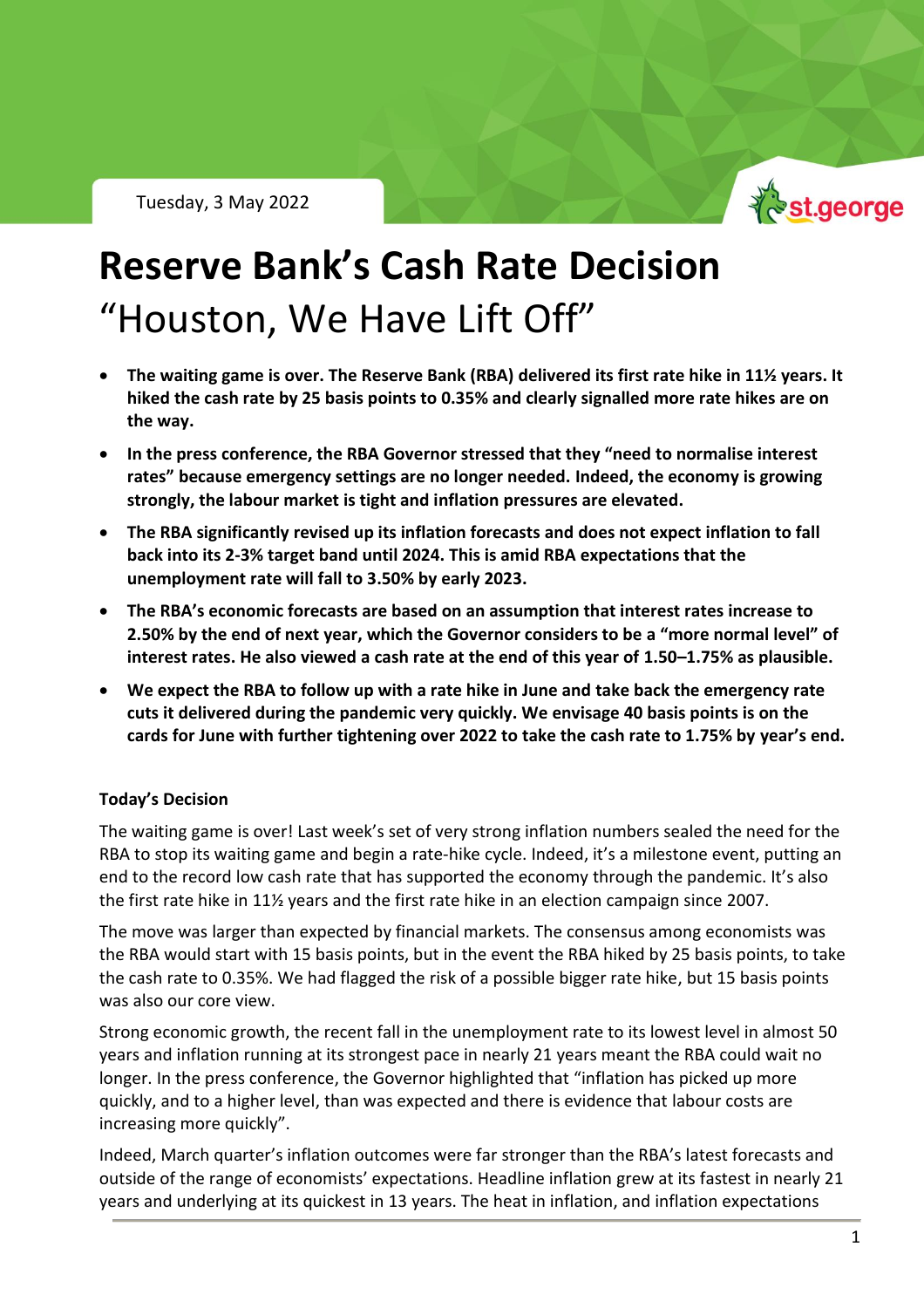being the highest in 10 years, likely determined that the RBA needed to start with a 25 basis points hike, rather than an expected 15 basis point hike.

The RBA also provided information on how it intends to manage its enlarged balance sheet following the bank's quantitative easing effort since the depths of the pandemic. Its balance sheet had tripled to around \$640 billion. The RBA announced that it will not reinvest or sell the bonds from its bond-buying program, instead allowing the bonds to mature. The Governor indicated we can think of the balance sheet as being "on autopilot". This will place upward pressure on longerterm interest rates and is a form of monetary policy tightening.

#### **Outlook for the Cash Rate**

The Governor stressed they "need to normalise interest rates" because the economy doesn't "need these emergency settings any more". He also flagged in the questions session of his conference that interest rates could go to 2.50%, which would be "a more normal level" of interest rates. That represents another 215 basis points in hikes.

Sitting behind the RBA's fresh economic forecasts are assumptions that interest rates will increase to 1.50–1.75% at the end of the year and 2.50% by the end of next year. Whilst the Governor said rates at these levels could be considered reasonable, he also added that it would "depend on developments".

Inflation provides the north star for the RBA.

Alongside the lift in rates, the RBA unveiled revisions to its projections, including a major boost to its inflation forecast. The headline inflation forecast has been revised up to 6% for this year, from 3.75% previously. The Governor indicated inflation would only drop to the top of its band in 2024. That suggests inflation will be elevated for an extended time, leaving the RBA with little wiggle room and sealing the need for the RBA to keep hiking rates over the next 12-18 months.

| Per cent, year-ended, previous forecasts in brackets* |        |                    |                   |
|-------------------------------------------------------|--------|--------------------|-------------------|
|                                                       | 2022   | 2023               | 2024              |
| GDP                                                   | 4.25   | 2.00               |                   |
|                                                       | (4.25) | (2.00)             |                   |
| Unemployment rate                                     |        | 3.50 by early 2023 |                   |
|                                                       | (3.75) | (3.75)             |                   |
| Headline inflation                                    | 6.00   |                    | ~3.00 by mid-2024 |
|                                                       | (3.25) | (2.75)             |                   |
| Trimmed mean inflation                                | 4.75   |                    | ~3.00 by mid-2024 |
|                                                       | (2.75) | (2.75)             |                   |

## **Table: New RBA Forecasts as Suggested in Statement**

\* Blank forecasts were not specified in today's statement. Source: RBA

On the question of the impact of rate hikes on economic growth, the Governor said there is a lot of positive momentum in the economy and he doesn't expect that to be lost by a small rise in the cash rate. This momentum includes a further decline in the unemployment rate to around 3½ per cent over the course of this year, which would be the lowest in 50 years. The RBA is also expecting 4.25% growth this year – a very solid pace. Our own forecasts are for 4.5% growth this year.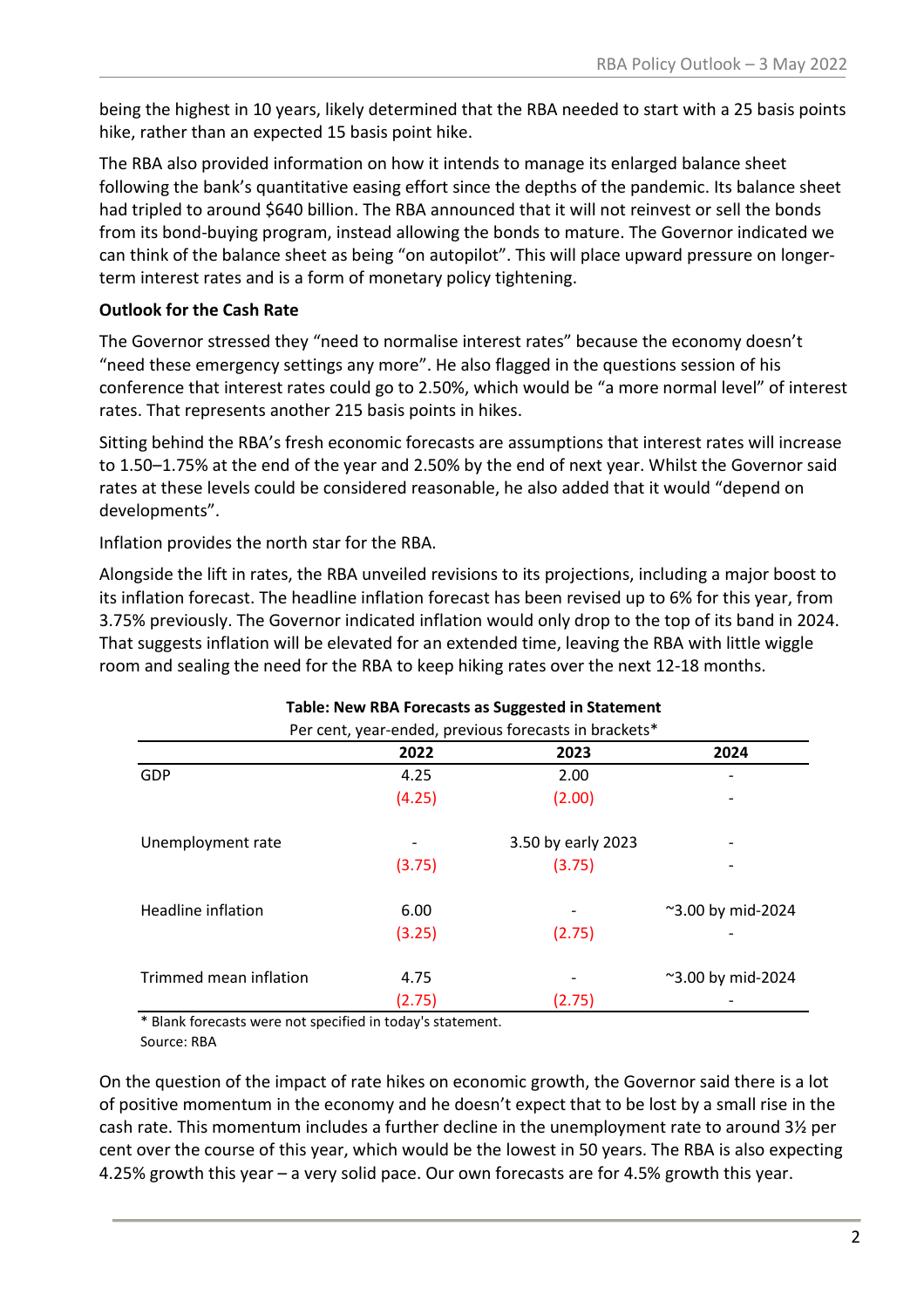Interest-rate markets continue to price in aggressive tightening this year. Interest-rate markets were priced for a cash rate of 2.50% by the end of the year heading into the decision. This has moved to around 2.75% after the meeting.

The Governor was asked in his press conference whether other sized hikes were considered today, such as 15, 40 or 50 basis points. His response referenced the importance of getting "back to normal" and "back to business as usual"; he suggested 25 basis points was the right sized number for the hike at this meeting, the "standard" size.

The references to getting back to normal and standard sizes suggests next month the move could be 25 basis points in size again. But later in questions, the Governor also said he is "not on a preset path" and has not planned the future size of rate hikes. Data will be critical.

We favour June's move being bigger than 25 basis points in size. Our central expectation is for a 40 basis point hike, taking the cash rate to 0.75% in June. Our view reflects the backdrop of strong inflationary pressures in the economy and expectations of rising wages growth. The Governor noted that around 40% of businesses from the RBA's business liaison program are expecting wage increases of above 3%.

The RBA likely also wants to take back the 65 basis points of emergency rate cuts delivered during the pandemic quickly given emergency settings are no longer appropriate.

We continue to expect several more hikes over the remainder of the year, lifting the cash rate to 1.75% by the end of the year. Moreover, we expect a further two rate hikes in early 2023, taking the cash rate to 2.25% by mid 2023.

> **Besa Deda, Chief Economist** Ph: 0404 844 817